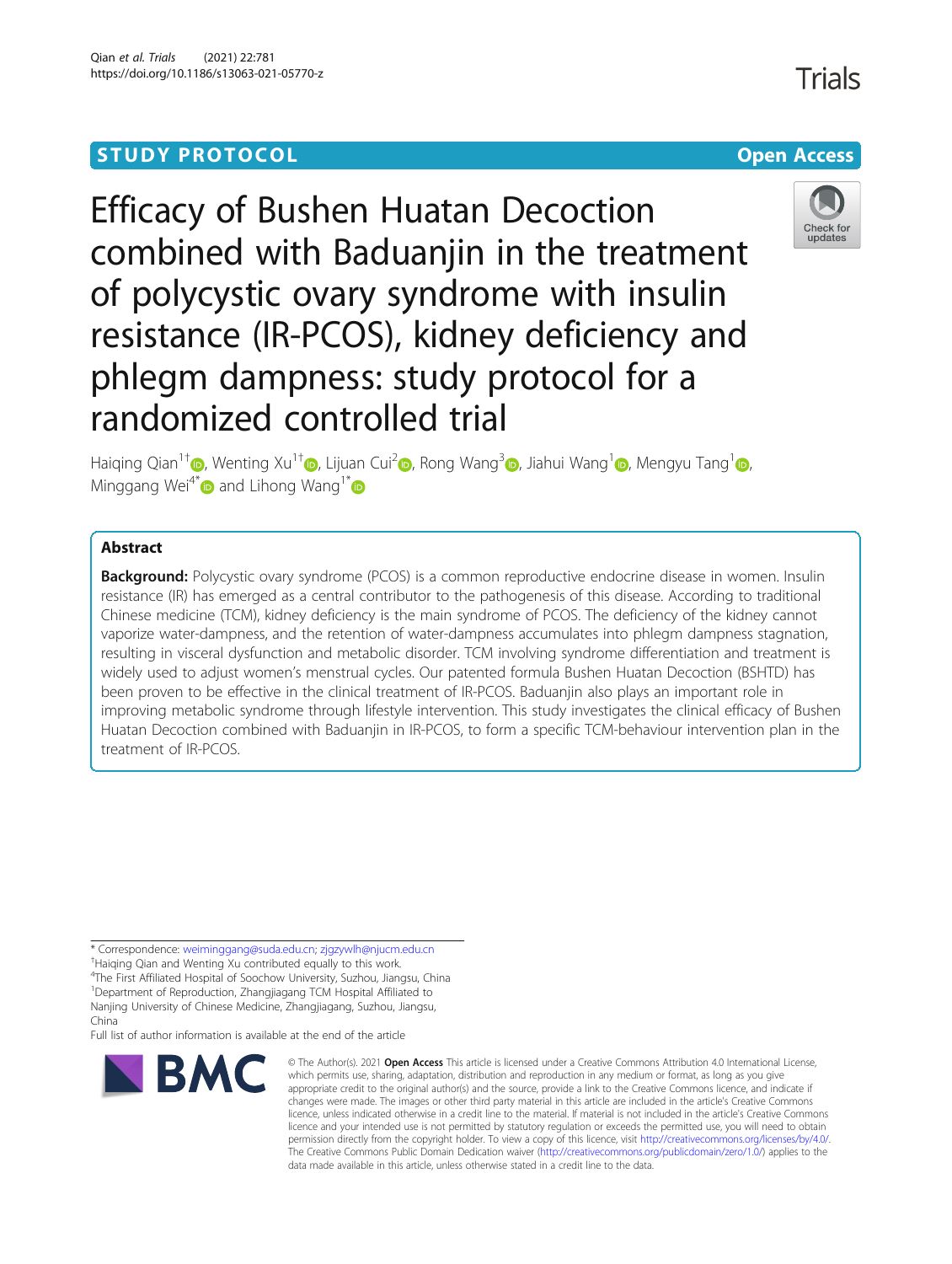Methods/design: This is a randomized controlled trial involving 190 participants diagnosed with IR-PCOS. All participants will be randomly allocated into 5 groups: group A will receive metformin; group B, BSHTD; group C, Baduanjin; group D, BSHTD combined with metformin; and group E, BSHTD combined with Baduanjin. One course of treatment lasts 3 months, a total of two courses. The primary outcomes are changes in the homeostatic model assessment of insulin resistance (HOMA-IR) and improvements in the oral glucose tolerance test (OGTT) and insulinreleasing test (INS). The secondary outcomes are improvements in the menstrual cycle, ovulation rate, clinical pregnancy rate, basic serum sex hormone levels, free androgen index (FAI), Ferriman-Gallwey scores, body mass index (BMI) and TCM syndrome scores. The related observation indexes will be collected at baseline, during the process of treatment and at the 6-month follow-up. Simultaneously, close monitoring of possible adverse events will be performed throughout the trial process.

Discussion: This trial will investigate the efficacy of the comprehensive intervention program of Bushen Huatan Decoction combined with Baduanjin on the adjustment of the menstrual cycle, improvement of insulin resistance and correction of glucose metabolism disorder in IR-PCOS patients. It is expected to form an alternative treatment of TCM-behaviour intervention therapy for IR-PCOS and promote the Chinese fitness Qigong Baduanjin in the application of lifestyle diseases.

Trial registration: Chinese Clinical Trial Registry [ChiCTR2100043415.](https://www.chictr.org.cn/showproj.aspx?proj=62706) Registered on 15 February 2021.

Keywords: Polycystic ovary syndrome, Insulin resistance, Bushen Huatan Decoction, Baduanjin

# Background

Polycystic ovary syndrome (PCOS) is one of the most common reproductive endocrine and metabolic disorders in modern women and affects approximately 4% to 8% of women of childbearing age worldwide [[1\]](#page-8-0). With the acceleration of life rhythm and transformation of lifestyle, the incidence of this disease is increasing year by year and has become one of the main causes of female ovulation disorder infertility [\[2\]](#page-8-0). The clinical manifestations of PCOS are highly heterogeneous and complex; doctor's office visits usually occur for patients' oligomenorrhoea, amenorrhoea, infertility, abnormal uterine bleeding, obesity, hirsutism, acne, etc.

At present, the pathogenesis of PCOS is not completely clear; there is growing evidence that PCOS may be a complex polygenic disease and under the influence of epigenetics and the environment, accompanied by a chronic low-grade pro-inflammatory state [\[3](#page-8-0)]. Insulin resistance (IR) is the central link in the occurrence of this disease [\[4](#page-8-0)], and the mechanism is related to abnormalities in the insulin receptor signal transduction pathway [[5\]](#page-8-0). Obesity-induced IR and hyperandrogenemia are independent factors for the evolution of PCOS. If the patients' metabolic imbalance and endocrine disorders are not corrected in a reasonable length of time, long term complications associated with PCOS including abnormal metabolism of glucose and lipids, cardiovascular and cerebrovascular diseases, oestrogen-dependent tumours (such as breast cancer and endometrial cancer) and mental illness can seriously affect a woman's quality of life and threaten her health [\[6](#page-8-0)].

According to TCM, the pathogenesis of PCOS is based on deficiency of spleen and kidney, with phlegm

dampness and blood stasis as the appearance, especially kidney deficiency and phlegm dampness as the most common pathological type of PCOS. Kidney deficiency includes insufficiency of kidney-essence, kidney-Qi, kidney-Yin, kidney-Yang and other aspects, which can lead to insufficiency of generating essence and transforming blood, thus affecting the cycle of menstruation and embryo breeding. Patients with IR-PCOS tend to have a fat-greasy diet, coupled with a lack of good lifestyle and exercise, resulting in phlegm dampness congestion and hindrance of functional activities of Qi, so that disharmony of Chong and Ren channels and amenorrhoea. In addition, clinical symptoms such as follicular growth restriction, ovulation dysfunction and abnormal metabolism of glucose and lipid caused by kidney deficiency and phlegm dampness are closely related to the pathological link of insulin resistance.

The main treatment strategies for PCOS are correcting insulin resistance, improving hyperandrogenemia and its signs, and promoting ovulation and fertility [[7\]](#page-8-0). A growing number of studies and guidelines recommend lifestyle adjustment as the first-line treatment for PCOS. Lifestyle intervention is mainly reflected by alterations in diet, exercise, sleep, emotion and so on. As a kind of gradual approach, exercise intervention should be carried out scientifically and rationally. Baduanjin is a form of traditional Chinese exercise Qigong that follows the theoretical system of TCM. Its movements consist of eight separate parts, and it leads to adjustments to overall physical fitness through the movement of the muscles and joints, the control of breathing, and the concentration of the mind  $[8]$  $[8]$ , so as to maintain the harmony between Qi and blood, keep Yin and Yang in balance. It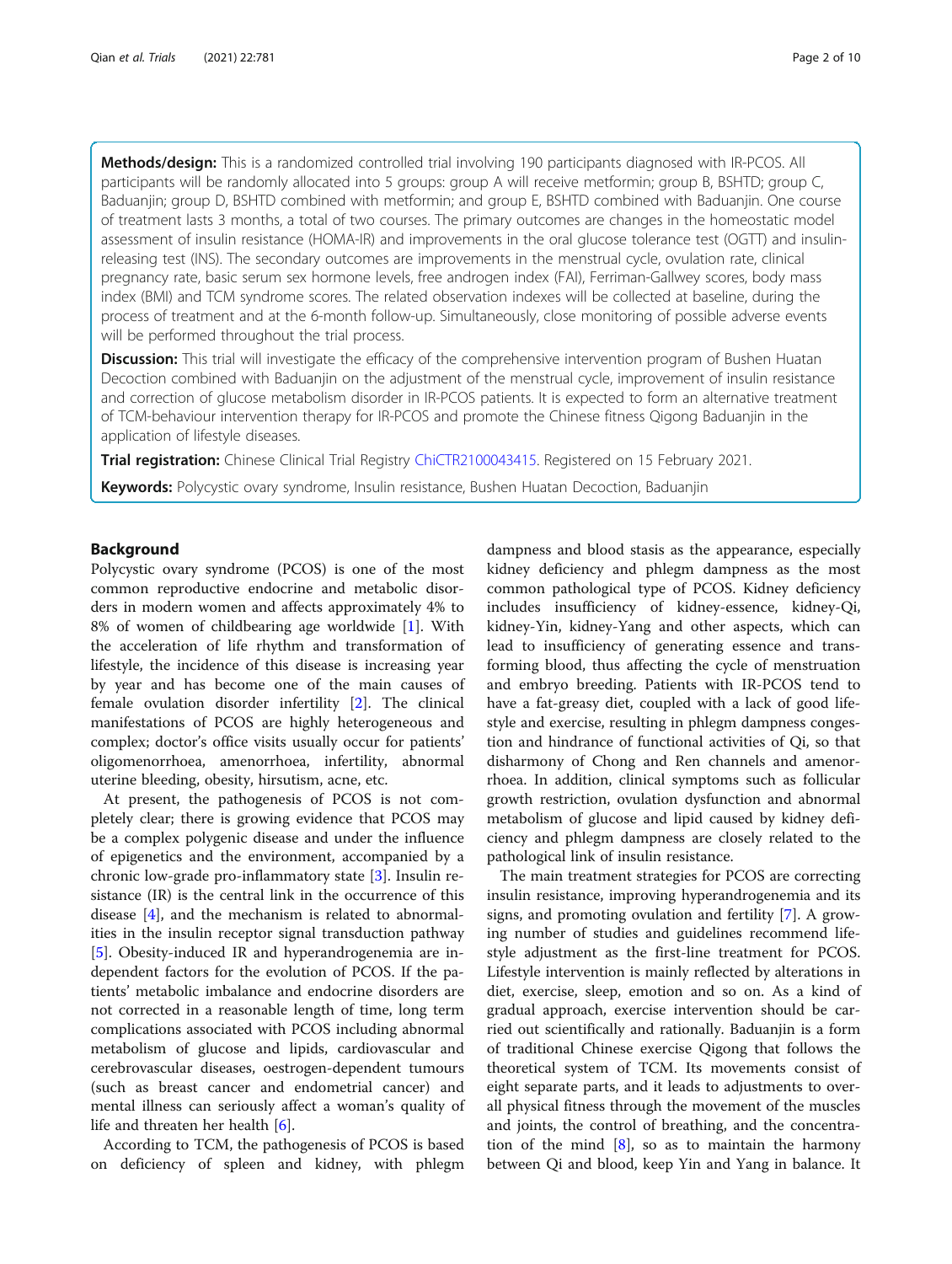plays an active role in the treatment of chronic diseases and metabolic syndrome [[9](#page-8-0)]. Traditional Chinese medicine has been widely used in the treatment of metabolic syndrome; our previous basic study confirmed that Bushen Huatan Decoction can activate the PI3K/AKT pathway [\[10](#page-8-0)] and increase the expression levels of insulin receptor (INSR) and IRS-1 protein in adipose tissue of IR-PCOS model rats, thus improving glucose and lipid metabolism and insulin resistance in rats. In addition, our clinical process has proven that Bushen Huatan Decoction can obviously improve insulin sensitivity, reduce androgen levels and correct reproductive cycles.

Therefore, we will combine Bushen Huatan Decoction with Baduanjin to intervene in IR-PCOS of kidney deficiency and phlegm dampness in this trial, evaluate its clinical efficacy and examine the advantages of traditional Chinese medicine and Chinese Qigong exercise in the treatment of this disease to form a specific combined program of TCM-behaviour intervention for IR-PCOS of kidney deficiency and phlegm dampness, to maintain patients' health and improve their quality of life.

#### Methods/design

#### Study design

This is a factorial-design randomized controlled clinical trial. Multi-channel intervention of IR-PCOS will be evaluated simultaneously by treating the different combinations of metformin, BSHTD and Baduanjin exercise, so as to find the best intervention scheme for the treatment of this disease. The research protocol is compliant with the Consolidated Standards of Reporting Trials (CONSORT) guidelines [[11\]](#page-8-0) as well as the Standard Protocol Items: Recommendations for Interventional Trials (SPIRIT) statement [[12](#page-8-0)]. The SPIRIT checklist is presented in additional file [1.](#page-7-0)

This study has been approved by the ethics committee of Zhangjiagang TCM Hospital Affiliated to Nanjing University of Chinese Medicine. The patients will be recruited from the Department of Reproduction of Zhangjiagang TCM Hospital Affiliated to Nanjing University of Chinese Medicine. Informed consent will be obtained from each participant before the study procedure is performed according to good clinical practice. This trial has been registered at the Chinese Clinical Trial Registry (ChiCTR2100043415) and conducted in accordance with the Declaration of Helsinki.

# Participants

A total of 190 patients who met the inclusion criteria without any exclusion criteria will be recruited in this study through the physicians from the department of reproduction of Zhangjiagang TCM Hospital Affiliated to Nanjing University of Chinese Medicine. All participants will be provided with the background information, purpose, possible benefits and harms of this study before signing informed consent. The written documents related to informed consent will be signed face-to-face by physicians and patients during outpatient diagnosis and treatment and will be kept by a member of the project team who will never be involved in the clinical data collection throughout the whole process. The recruitment plan will begin in March 2021 and be completed in March 2022.

# Inclusion criteria

- (1) Chinese women aged from 18 to 35 years old.
- (2) BMI  $[13]$  $[13]$  over 25.0 kg/m<sup>2</sup>.
- (3) Confirmed diagnosis of PCOS according to the 2003 Rotterdam criteria [[14](#page-8-0)]: (a) irregular menstruation cycles (a periodic interval > 35 days or < 8 cycles in a year) or amenorrhoea (a periodic interval > 90 days) or abnormal uterine bleeding; (b) clinical manifestations of hyperandrogenism (hirsutism in mainland China is taken as Ferriman-Gallwey score ≥5 [[15](#page-8-0)]) and/or hyperandrogenemia [free androgen index (FAI)=total testosterone  $(mmol/L)/SHBG$   $(mmol/L) \times 100 > 4.5$  [\[16](#page-8-0)]]; and  $(c)$ transvaginal ultrasonography showing PCOM: the number of follicles with a diameter of 2–9 mm in one or both ovaries ≥12, and/or ovarian volume ≥10 ml [ovarian volume calculation:  $0.5 \times$  long diameter (cm)  $\times$  diameter (cm)  $\times$  anteroposterior diameter (cm)]. Among all the above, (a) is a necessary condition, and matching one of (b) or (c) represents suspected PCOS, which then requires ruling out other factors and diseases that may cause hyperandrogenism and ovulation dysfunction.
- (4) In line with the diagnosis criteria of TCM syndrome differentiation: kidney deficiency and phlegm dampness.
- (5) Confirming the diagnosis of insulin resistance: the criteria of IR are defined according to the homeostatic model assessment of insulin resistance (HOMA-IR) [fasting plasma glucose (mmol/l)  $\times$ fasting serum insulin (uIU/ml)/22.5]. A value  $\geq$ 2.29 [[17](#page-8-0)] is considered to be indicative of IR.
- (6) No history of using hormone drugs or drugs that affect glucose metabolism within the 3 months prior to treatment.
- (7) Volunteer to participate in this trial and give informed consent.

# Exclusion criteria

(1) Patients with any other endocrine diseases related to this disease (such as Cushing's syndrome, congenital adrenal hyperplasia, 21-hydroxylase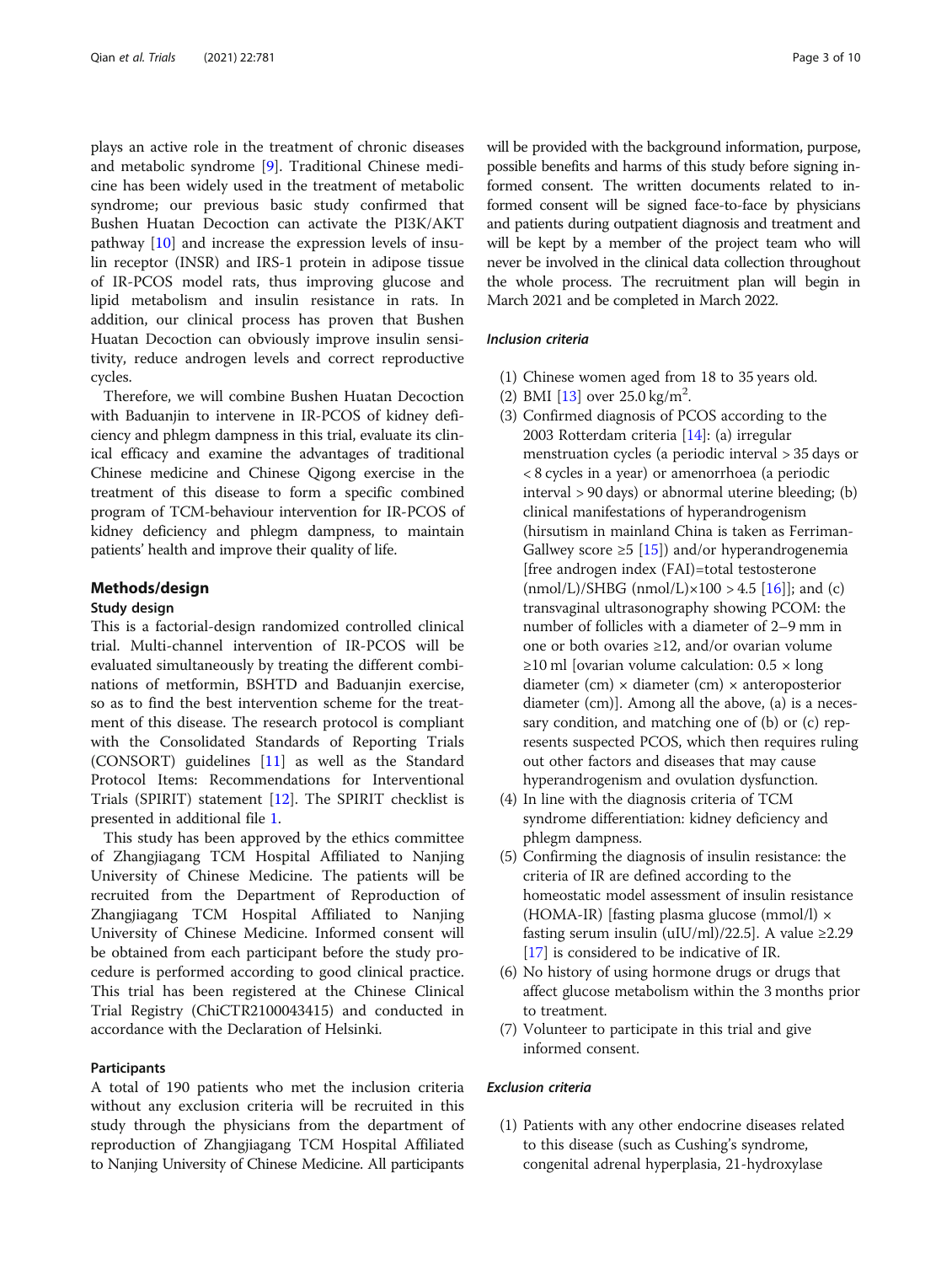deficiency, hyperprolactinemia, uncorrected thyroid disease, type 1 or type 2 diabetes mellitus, etc. ).

- (2) Patients with congenital malformations or defects of the reproductive system, organic lesions of the reproductive system (such as uterine fibroids and ovarian cysts).
- (3) Patients with reproductive malignancies (such as endometrial cancer and cervical cancer).
- (4) Patients with genital inflammation, genital tuberculosis, and pelvic inflammatory disease.
- (5) One of the spouses has a sexually transmitted disease such as syphilis and AIDS.
- (6) Patients with serious primary diseases of the cardiovascular, cerebrovascular, liver, kidney and hematopoietic systems or psychoses.
- (7) Patients with chromosomal abnormalities, pregnancy or lactation.
- (8) Interventions of any other medication treatments, including hormone drugs, drugs that will affect glucose metabolism, Chinese herbal prescriptions or acupuncture in the previous 3 months.

(9) Patients allergic to the drugs used in this study.

(10)Patients in other clinical trials at the same time.

#### Interventions

After baseline measurements, participants satisfying the inclusion criteria will be randomly divided into one of the following 5 clinical groups:

- (1) Group A: metformin at a dose of 500 mg per meal, 3 times per day, orally for 2 courses.
- (2) Group B: BSHTD at a total dose of 400 ml per day, divided into 2 oral, doses for a total of 2 courses.
- (3) Group C: Baduanjin exercise for 30 min per day, for a total of 2 courses.
- (4) Group D: BSHTD combined with metformin, orally for 2 courses.
- (5) Group E: BSHTD combined with Baduanjin exercise, for a total of 2 courses.

# Group A: Metformin

For the purpose of reducing symptoms of gastrointestinal discomfort caused by metformin, the daily oral dose will be gradually increased from 500 mg during the first week, to 1000 mg during the second week, and to 1500 mg during the third week. From the fourth week onwards, the daily oral dose will be maintained at 500 mg per meal, 3 times per day (orally along with breakfast, lunch and dinner). One course of treatment is three months long, and patients will be given a total of two courses.

# Group B: Bushen Huatan Decoction

The Bushen Huatan Decoction is composed of 12 g of Cuscuta chinensis Lam, 12 g of Astragali Radix, 10 g of Atractylodis Rhizoma, 12 g of Cyperi Rhizoma, 10 g of Poria, 9 g of Pinelliae Rhizoma, and 6 g of Citri Reticulatae Pericarpium. The patients will take a total dose of 400 ml, divided into 2 oral doses per day (1 h after breakfast and 1 h after dinner), and will stop taking it during menstruation. In the course of the trial, the TCM doctor will add or subtract the herbal medicine according to the patients' systemic and local concomitant symptoms. One course of treatment is three months long, and patients will be given a total of two courses. If a pregnancy test is positive during the course, the Bushen Huatan Decoction will be changed to kidneynourishing and foetal soothing prescriptions to prevent miscarriage.

# Group C: Baduanjin exercise

The Baduanjin exercise newly promulgated by the Ministry of Sport of China in 2003 will be adopted in this trial. We will guide the patients to learn Baduanjin exercise through 8 courses and ensure that all participants can master standard movements. After that, the patients will consciously perform these exercises at home once a day, for 30 min each session, and will stop during menstruation. One course of treatment is three months long, and patients will be given a total of two courses. We will provide free training videos and daily training registration cards to urge and monitor practice attendance.

# Group D: Bushen Huatan Decoction combined with metformin

The patients will take a total dose of 400 ml of Bushen Huatan Decoction, divided into 2 oral doses per day (1 h after breakfast and 1 h after lunch), and stop the intervention during menstruation, together with the daily dose of metformin (the regimen is the same as that of group A).

# Group E: Bushen Huatan decoction combined with Baduanjin exercise

The daily oral solution of Bushen Huatan Decoction is similar to that of group B; in addition, the participants in this group are required to practice Baduanjin exercise during the stage of the trial (the specific exercise program is similar to that of group C). All interventions will be stopped during menstruation. One course of treatment is three months long, and patients will be given a total of two courses.

# Follow-up

To assess the accuracy of diagnosis, effectiveness and safety of treatment in individual interventions, a followup via face-to-face interview, telephone, WeChat, text message, or e-mail will be conducted 6 months after the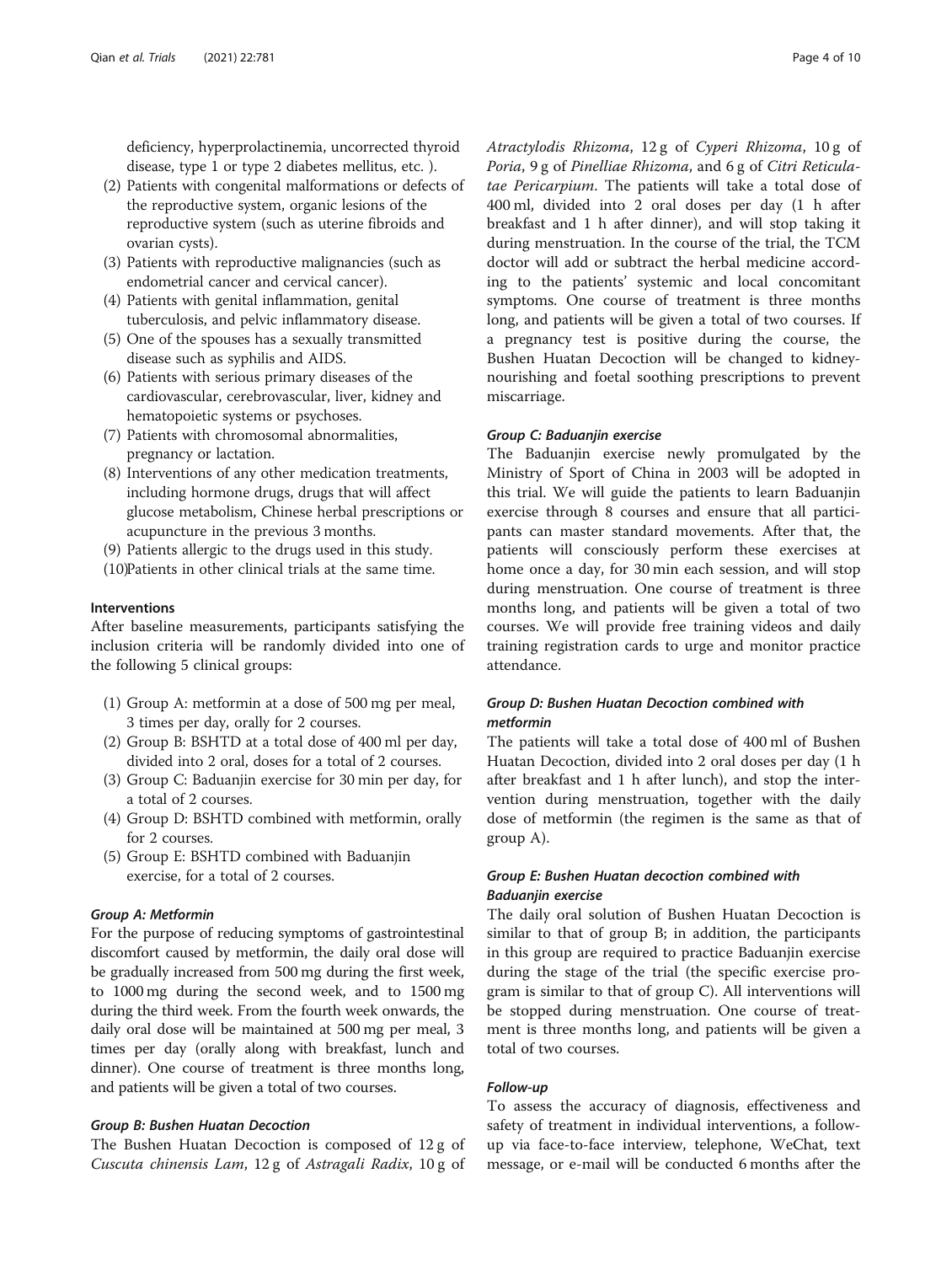final treatment. During this stage, none of the subjects will receive any other therapy other than routine cervical care. The case observers will investigate the situation of all participants, mainly including menstrual cycle, TCM syndromes and signs, the appearance of hyperandrogenism (body weight, excessive hairiness, acne, acanthosis nigricans) and pregnancy. Participants are welcome to inform the assessors of their clinical symptoms at additional times throughout the experimental period.

#### Patient and public involvement

This trial was designed by investigators in accordance with previous clinical experience and pertinent literature. No patients were involved in the design of this study. All participants will be guided to learn Baduanjin exercise through 8 educational courses. We will also give general information about IR-PCOS in these courses and encourage the participants to ask questions and give us feedback to ensure the smooth progress of this trial. The cost of drug interventions and laboratory tests, and the registration fees during follow-up will be covered by study fundings so it will not be a significant burden and will be in line with participants preferences. We will also send out a summary of their own clinical data and the study results to all participants at the completion of the trial.

#### Study-specific visits and procedures

All participants will receive 2 courses of treatment lasting for 6 months and will be followed up for 6 months. All participants will attend a total of 6 visits: screening visit, baseline visit, first course visit, end-of-treatment visit, and two follow-up visits. Simultaneously, close monitoring of possible adverse events during the trial process will be performed. A flowchart of this trial is depicted in Fig. [1.](#page-5-0) The schedule of trial enrolment, intervention and assessment is expounded in Table [1](#page-6-0).

#### Outcome measurements

#### Primary outcomes

The primary outcomes are changes in HOMA-IR (calculated according to the fasting plasma glucose and serum insulin) and improvements in the oral glucose tolerance test (OGTT) and insulin-releasing test (INS).

### Secondary outcomes

The secondary outcomes will include the levels of basic serum sex hormones [including luteinizing hormone (LH), follicle-stimulating hormone (FSH), oestradiol  $(E_2)$ , testosterone (T), progesterone (P), prolactin (PRL), dehydroepiandrosterone (DHEAS), and sex hormone binding globulin (SHBG)], the ovulation rate in each menstrual cycle, the clinical pregnancy rate, BMI, FAI, Ferriman-Gallwey scores, TCM syndrome scores and security index tests (including routine blood examination, routine urine and stool tests, hepatic and renal function, and ECG examination).

All the participants will be instructed to return to visit the doctor every week. They will be contacted by phone if they miss a scheduled appointment. All clinical progress, adverse events and additional medication use will be recorded at every visit.

# Sample size calculation

The sample size calculated by Power Analysis & Sample Size (NCSS-PASS 11.0) was assessed based on HOMA-IR, which is the most significant outcome in this trial. In our pilot study (according to the research results of Dr. Li-hong Wang's doctoral thesis) evaluating the effect of metformin and BSHTD on HOMA-IR in patients with IR-PCOS, the results showed that HOMA-IR decreased from 2.11±0.30 to 1.71±0.26 in the metformin treatment group and the difference before and after treatment was 0.40±0.24, while HOMA-IR of Bushen Huatan Decoction combined with metformin treatment group decreased from 2.09±0.30 to 1.52±0.26 and the difference before and after treatment was 0.57±0.27. Therefore, we used the minimum sample size required to evaluate effectiveness [\[18](#page-9-0)]. We anticipate that after two courses of treatment, HOMA-IR of Bushen Huatan Decoction combined with metformin group will decrease by 30%, and HOMA-IR of single-use of metformin group will decrease by 20%. Therefore, the difference is 10%,with two-sided α assigned to be 5% and  $\beta$  20% at the upper limit, respectively, at which the power is 90% and the rate of attrition estimated to be 20%. In a one-way ANOVA study, sample sizes of 30, 30, 30, 30, and 30 were obtained for the 5 groups whose means are to be compared. A total sample size of 150 subjects achieves 90% power to detect differences among the means versus the alternative of equal means using an F test with a 5% significance level. By enrolling 38 participants in each group, we allow the rate of attrition to be estimated to be 20%.

# Randomization and allocation concealment

The eligible participants will be allocated into 5 groups at a ratio of 1:1:1:1:1. Researchers of the Department of Reproduction of Zhangjiagang TCM Hospital Affiliated to Nanjing University of Chinese Medicine will use a random number generator of the Statistical Package for Social Sciences (SPSS) version 25.0 to carry out the randomization process. The random sequences will be put into several opaque paper envelopes, numbered sequentially and then distributed to clinical researchers and doctors [\[19\]](#page-9-0). When new patients are recruited in this trial, the opaque paper envelopes will be opened to decide their distribution; moreover, the researchers will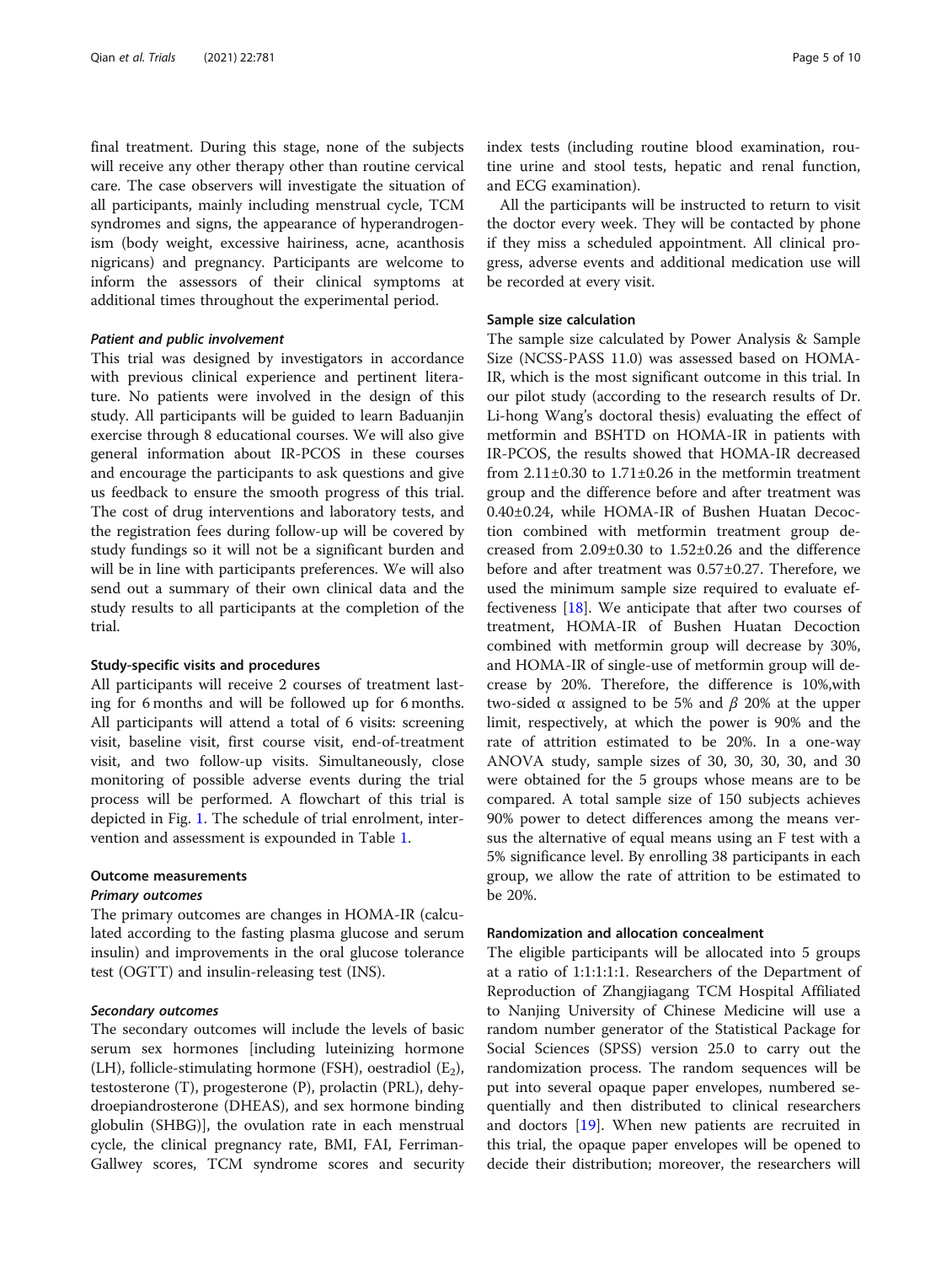<span id="page-5-0"></span>

arrange the corresponding interventions for the patients. All procedures above will be maintained and followed as appropriate.

# Blinding

This study is a single-blinded trial. Outcome assessors and people responsible for statistical analysis will be blinded to the randomization status.

# Data collection and management

Documentations such as paper case report forms (CRFs) will be applied to record relevant information (personal identity information, clinical data, etc.) of each participant. All medical information will be accurately recorded in the form of a double check by two researchers of the project

team when inputted from the CRFs, monitored and validated by the data coordinating committee statisticians, and kept strictly confidential in a web-based electronic database, ResMan [\(www.medreaman.org](http://www.medreaman.org)), that needs special permissions. Information in the database and all original paper materials will be stored by a member of this trial who will never be involved in the clinical data collection throughout the whole process and the project team will ensure that the CRFs will be delivered securely to the Trial Office for data entry. All members of this study will keep the participants' information confidential.

# Statistical analysis

Clinical data of all participants will be disposed in the final statistical analysis based on the intent-to-treat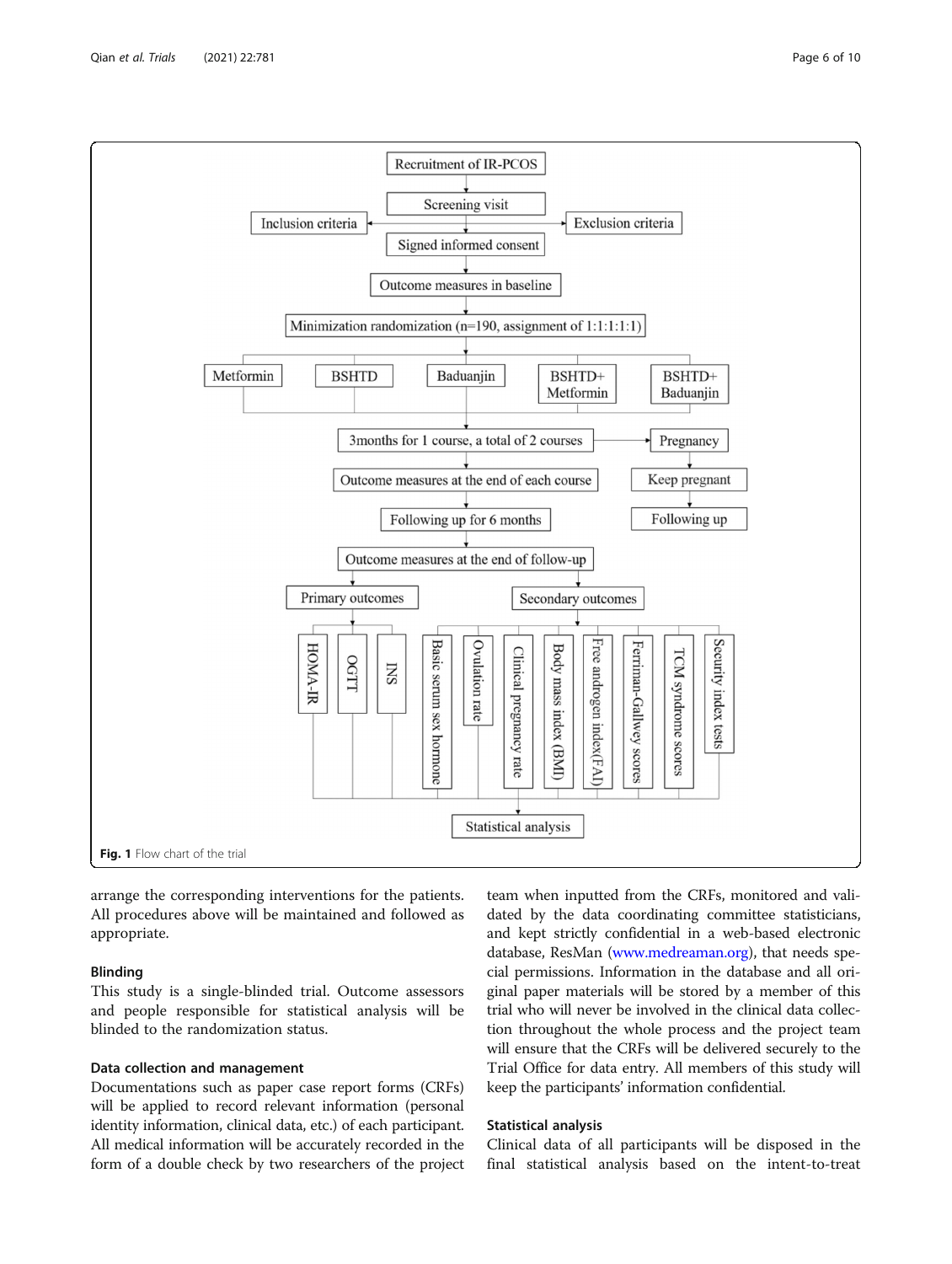<span id="page-6-0"></span>

| Table 1 Schedule of enrolment, intervention and assessment |
|------------------------------------------------------------|
|                                                            |

| Time point                    | <b>Study Period</b> |                   |              |          |          |           |           |           |           |          |
|-------------------------------|---------------------|-------------------|--------------|----------|----------|-----------|-----------|-----------|-----------|----------|
|                               | <b>Enrollment</b>   | <b>Allocation</b> | Intervention |          |          |           |           |           | Follow-up |          |
|                               | $-4$ weeks $-1$     | 0 week            | $1 - 4$      | $5 - 8$  | $7 - 12$ | $13 - 16$ | $17 - 20$ | $21 - 24$ | $1 - 3$   | $4 - 6$  |
|                               | weeks               |                   | weeks        | weeks    | weeks    | weeks     | weeks     | weeks     | months    | months   |
| Enrollment:                   |                     |                   |              |          |          |           |           |           |           |          |
| Screening visit               | $\times$            |                   |              |          |          |           |           |           |           |          |
| Informed consent              | $\times$            |                   |              |          |          |           |           |           |           |          |
| Medical history               | $\times$            |                   |              |          |          |           |           |           |           |          |
| Mestrual frequency            | $\times$            | $\times$          | $\times$     | $\times$ | $\times$ | $\times$  | $\times$  | $\times$  | $\times$  | $\times$ |
| Oral Glucose Tolerance Test   |                     | $\times$          |              |          | $\times$ |           |           | $\times$  | $\times$  | $\times$ |
| Insulin releasing test        |                     | $\times$          |              |          | $\times$ |           |           | $\times$  | $\times$  | $\times$ |
| HOMA-IR                       |                     | $\times$          |              |          | $\times$ |           |           | $\times$  | $\times$  | $\times$ |
| Transvaginal ultrasound       | $\times$            | $\times$          | $\times$     | $\times$ | $\times$ | $\times$  | $\times$  | $\times$  | $\times$  | $\times$ |
| Basic serum sex hormone       | $\times$            |                   |              |          | $\times$ |           |           | $\times$  | $\times$  | $\times$ |
| Free androgen index           | $\times$            |                   |              |          | $\times$ |           |           | $\times$  | $\times$  | $\times$ |
| Ferriman-Gallwey scores       | $\times$            |                   |              |          | $\times$ |           |           | $\times$  | $\times$  | $\times$ |
| Body mass index               | $\times$            | $\times$          | $\times$     | $\times$ | $\times$ | $\times$  | $\times$  | $\times$  | $\times$  | $\times$ |
| TCM syndrome scores           | $\times$            |                   |              |          | $\times$ |           |           | $\times$  | $\times$  | $\times$ |
| Allocation                    |                     | $\times$          |              |          |          |           |           |           |           |          |
| Interventions:                |                     |                   |              |          |          |           |           |           |           |          |
| Metformin                     |                     |                   |              |          |          |           |           |           |           |          |
| <b>BSHTD</b>                  |                     |                   |              |          |          |           |           |           |           |          |
| Baduanjin                     |                     |                   |              |          |          |           |           |           |           |          |
| BSHTD combined with metformin |                     |                   |              |          |          |           |           |           |           |          |
| BSHTD combined with Baduanjin |                     |                   |              |          |          |           |           |           |           |          |
| Other assessments:            |                     |                   |              |          |          |           |           |           |           |          |
| Clinical pregnancy rate       |                     |                   |              |          |          |           |           |           | $\times$  | $\times$ |
| Security index tests          |                     | $\times$          |              |          | $\times$ |           |           | $\times$  | $\times$  | $\times$ |

principle to determine the robustness of the evidence. The data processors will be unaware of the specific allocation situation. Basic indicators will be analysed to test the balance of each group at baseline. Comparisons will be processed based on changes from baseline to the end of the intervention and follow-up. The one-sample Kolmogorov-Smirnov test and graphical methods will be applied to test the normal distribution of continuous variables (such as the levels of basic serum sex hormones, HOMA-IR, ovulation rate, clinical pregnancy rate, BMI, FAI, Ferriman-Gallwey scores and TCM syndrome scores), which will be presented as the mean ± standard deviation if normally distributed and as the median with an interquartile range if not normally distributed. A paired  $T$  test or the Wilcoxon rank test will be used to compare variables within a group from baseline to the end of the intervention. Analysis of variance (ANOVA) with Bonferroni correction will be carried out to compare differences among groups of continuous variables consistent with a normal distribution. Continuous variables that do not meet the normal distribution will be processed by using the Kruskal-Wallis test followed by the Mann-Whitney  $U$  test. Categorical variables will be analysed by chi-square statistics when appropriate, and Fisher's exact test will be used to compare discrete variables with fewer than 5 observations. All data analyses will be processed by the Statistical Package for Social Sciences (SPSS) version 25.0. A P value < 0.05 with a two-tailed test and mean difference with 95% confidence intervals will be considered statistically significant.

# Imputation procedure for missing data

We will report the reasons for intervention withdrawal in different randomized subgroups and conduct a qualitative analysis of the reasons. The impact of any missing data on the study results will be assessed by sensitivity analysis of the augmented data sets. Patients who drop out of the trial will be enrolled in the analysis of missing data using modern imputation methods.

#### Quality assurance

A diverse study group including the principal investigator, recruiters, physicians, medical laboratory, ethics committee, drug supervision and administration department, data coordinating centre and patients will be established before the study, and all of the team members will be trained to understand the design, purpose, and basic information of the trial. In order to ensure that the procedure of the treatment is of high standard and delivered in accordance with the trial protocol, all physicians of the project team will have a certificate of TCM and at least one year of working experience. Before the beginning of the study, each member of the project team has already completed the study-specific theoretical course and undergone the study-specific practical skills training once a day for a month. All physicians have passed the theoretical and practical assessment.

# Ethics and dissemination

The protocol has been approved by the ethics committee of Zhangjiagang TCM Hospital Affiliated to Nanjing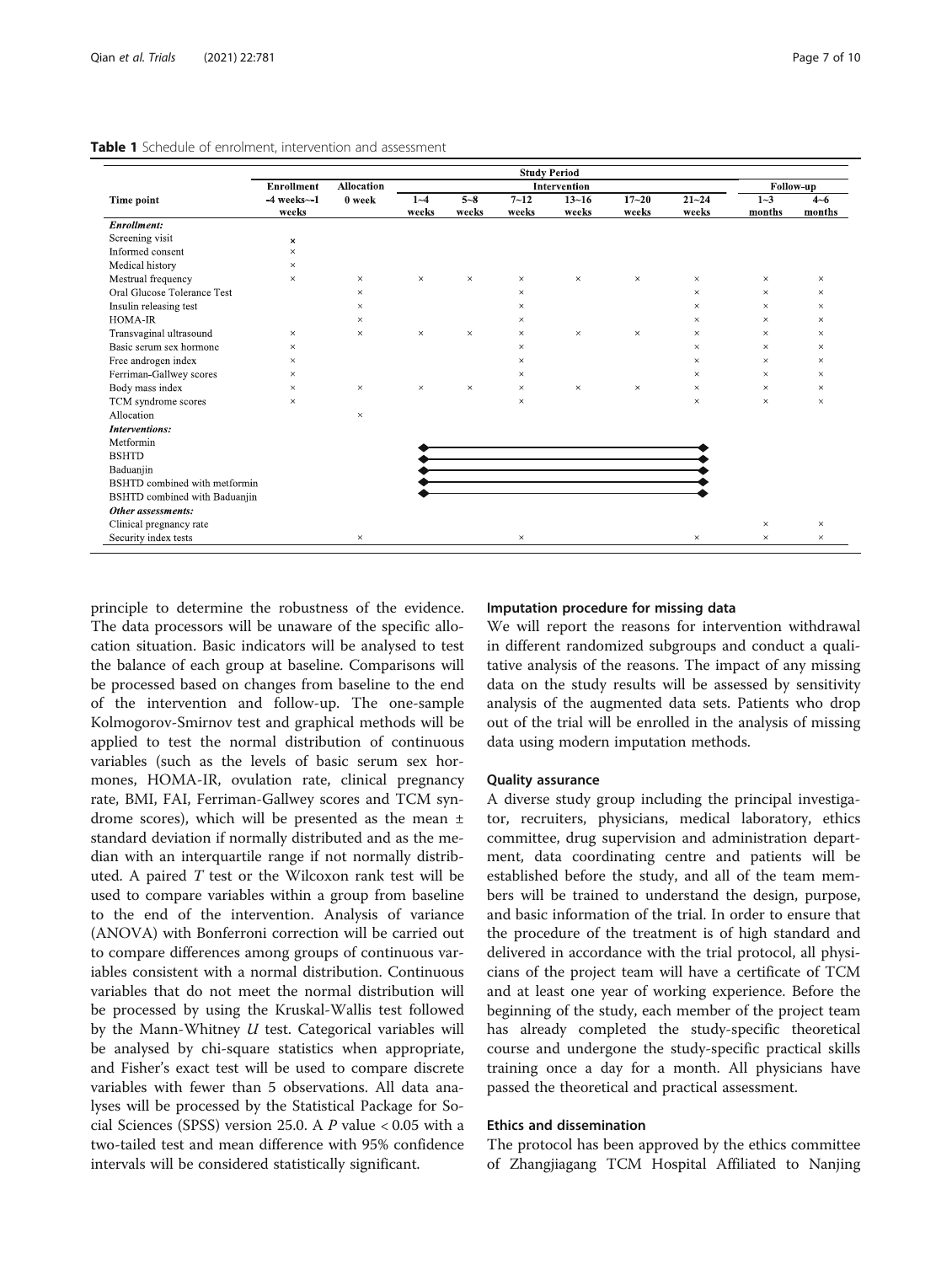<span id="page-7-0"></span>University of Chinese Medicine. This trial has been registered at the Chinese Clinical Trial Registry (ChiCTR2100043415) and conducted in accordance with the Declaration of Helsinki. The results of this trial will be disseminated through publication in peer-reviewed journals.

#### Safety

The safety of BSHTD has been clinically confirmed. Baduanjin exercise is considered as the traditional Chinese fitness Qigong, and metformin is considered as the first-line treatment for correcting the insulin resistance of PCOS and is not expected to be associated with adverse events when administered in accordance with a normal daily dose. Nevertheless, all participants will be required to report potential adverse events at each trial point (baseline, during the process of treatment and at the 6 months follow-up). In case of unexpected serious adverse events (SAEs), the patient shall withdraw from the trial at any time and go to the corresponding departments of our hospital for free treatment, and the researchers will closely observe the patients until they recover. All adverse events occurring during the study period will be documented in CRFs. SAEs will be reported to the principal investigator, ethics committee and data coordinating centre within 24 h. The principal investigator is responsible for the management of security reports according to local guidelines. Once the SAEs occur, it will be immediately referred to the ethics committee for review. The ethics committee has the final say on the termination of the trial.

# **Discussion**

As far as we are aware, no previous investigation has discussed whether Baduanjin exercise has therapeutic potential in IR-PCOS. Our research is the first randomized controlled trial to compare the efficiency of a combination of TCM and behavioural therapy in the treatment of IR-PCOS. Each aspect of this trial was fully discussed by the research group, and this protocol was unanimously approved by the group. The assumptions of this trial are as follows: Bushen Huatan Decoction shows equivalent clinical effects as the single-use of metformin; the efficiency of Bushen Huatan Decoction combined with metformin is superior to that of a single-use of metformin; the efficiency of Bushen Huatan Decoction combined with Baduanjin exercise is superior to that of Bushen Huatan Decoction and Baduanjin exercise; and the efficiency of Bushen Huatan Decoction combined with Baduanjin is equal to that of Bushen Huatan Decoction combined with metformin.

From the perspective of TCM syndrome differentiation and treatment, kidney deficiency and phlegm

dampness are mainly responsible for the pathogenesis of IR-PCOS, so the central focus of treatment should be on tonifying the kidney, invigorating the spleen and reducing phlegm, while paying attention to lifestyle modification in the course of treatment. It is worth noting that patients with IR-PCOS appear to have a higher risk of irregular diet and lifestyle. However, taking weight-loss drugs for a long time is not a sustainable solution for overweight patients; from this, we developed a comprehensive intervention program that combines TCM with Chinese fitness Qigong Baduanjin for the treatment of patients with IR-PCOS. On the one hand, a lifestylebased intervention program can provide considerable benefits, such as body weight loss and improvements in physical signs of hyperandrogenism. On the other hand, the program can improve the psychosocial status of patients and provide a better quality of life. Additionally, a social network platform will be established to motivate and encourage the patients throughout the intervention and follow-up phases.

In summary, the aim of this trial is to conduct a pragmatic study that is expected to provide reliable evidence for using TCM-behaviour intervention therapy in future clinical practice in IR-PCOS and promote the application of Chinese fitness Qigong Baduanjin in the treatment of lifestyle diseases. We consider that this trial will contribute significant information for further recommendations regarding lifestyle interventions in females with IR-PCOS.

# Trial status

This trial was registered at the Chinese Clinical Trial Registry on February 15, 2021. Recruitment is anticipated to start in March 2021 and is expected to be finished by March 2022. The trial is predicted to be completed by January 2023, considering the 6 months follow-up time for collecting information. This is version 2.0 of the protocol, dated January 2021.

#### **Abbreviations**

PCOS: Polycystic ovary syndrome; IR: Insulin resistance; HOMA-IR: Homeostatic model assessment of insulin resistance; TCM: Traditional Chinese medicine; BSHTD: Bushen Huatan decoction; OGTT: Oral glucose tolerance test; FAI: Free androgen index; INS: Insulin-releasing test; BMI: Body mass index; LH: Luteinizing hormone; FSH: Follicle-stimulating hormone; E2: Oestradiol; T: Testosterone; P: Progesterone; PRL: Prolactin; DHEA S: Dehydroepiandrosterone; SHBG: Sex hormone binding globulin; CRFs: Case report forms; ANOVA: Analysis of variance; SPSS: Statistical Package for Social Sciences; SAEs: Serious adverse events.

#### Supplementary Information

The online version contains supplementary material available at [https://doi.](https://doi.org/10.1186/s13063-021-05770-z) [org/10.1186/s13063-021-05770-z](https://doi.org/10.1186/s13063-021-05770-z).

Additional file 1. Standard Protocol Items: Recommendations for Interventional Trials (SPIRIT) 2013 Checklist: recommended items to address in a clinical trial protocol and related documents.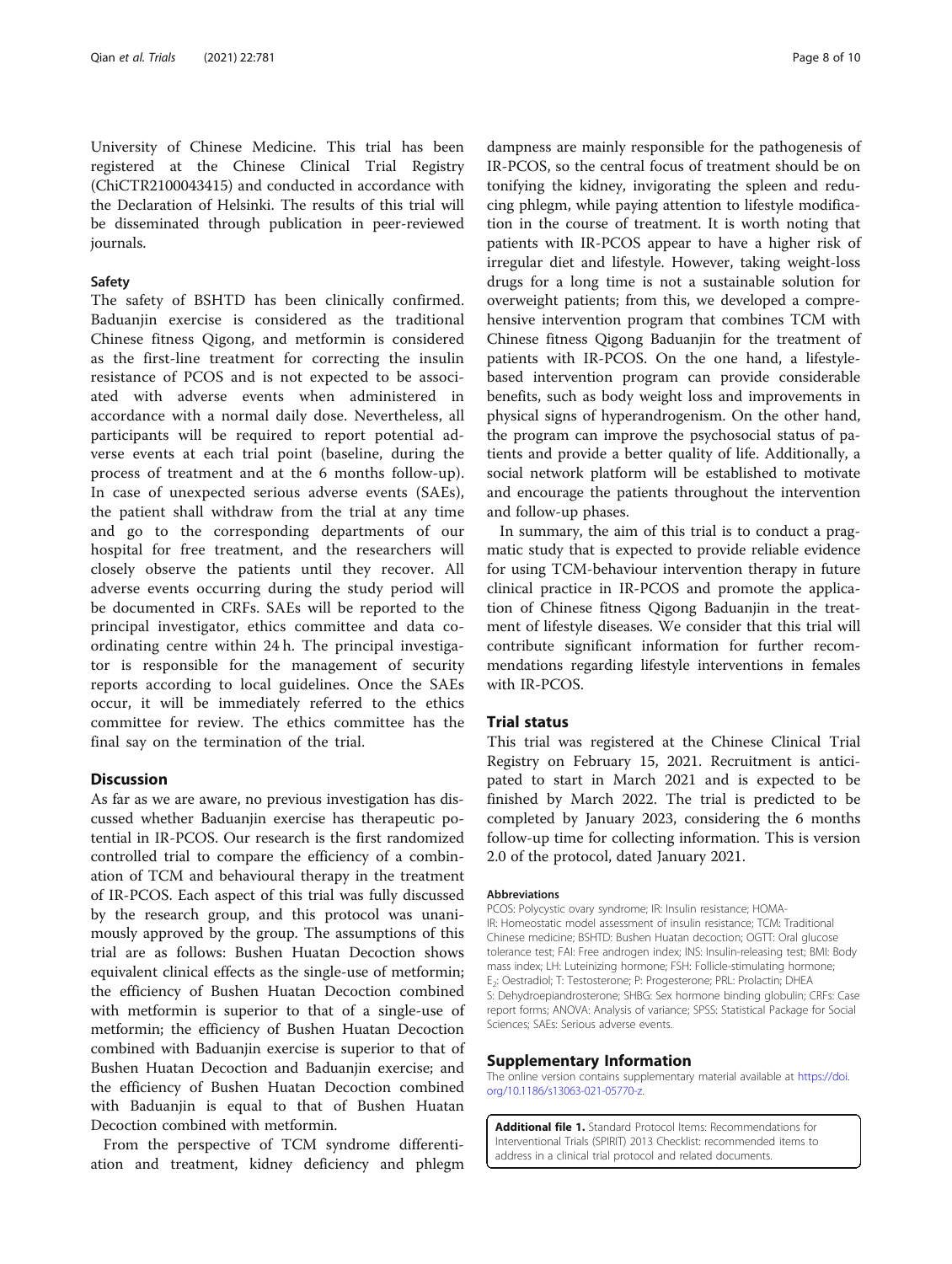#### <span id="page-8-0"></span>Acknowledgements

The authors thank Dr. Ming-gang Wei and Dr. Li-hong Wang for their comments and suggestions on the protocol.

#### Authors' contributions

Q-HQ and X-WT are joint first authors. Q-HQ conceived and designed this study. X-WT sought funding and ethic approval. Q-HQ and X-WT drafted the manuscript for important intellectual content and critically revised the content. W-MG and W-LH read and approved the final manuscript. W-JH, C-LJ and WR had input into the design of this study and participated in the data acquisition, analysis and interpretation. T-MY was responsible for randomization and data management. All authors had full access to all of the data and take responsibility for the completeness and accuracy of the data in this study. All authors read and approved the final manuscript.

#### Funding

This work was supported by grants from the National Natural Science Foundation of China(82004413), the Medical Scientific Research Project of Jiangsu Provincial Health Commission(Z2020020), the Projects For Science and Technology of Chinese Medicine of Jiangsu Province in 2019 (YB201959), the "333" Project in Jiangsu Province in 2019 (BRA2019140), the Special Funds of the Key Clinical Disease in Diagnosis and Treatment Technology of Suzhou in 2019 (LCZX201920), the Science and Technology Development Plan of Suzhou (SYS2020055), the Zhangjiagang Health Talent Project (ZJGWSRC202001, ZJGWSRC202007).

#### Availability of data and materials

Relevant information (personal identity information, clinical data, etc.) of each participant will be stored in a web-based electronic database ( e.g. Res-Man, [www.medreaman.org\)](http://www.medreaman.org) that requires special permissions. The informed consent will solicit each participant whether they will allow all sponsors of this trial ( i.e. all authors of this paper ) to have access to the clinical data. The project team promises to take responsibility for the completeness and accuracy of the data in this study and to keep the information confidential. Clinical biological samples ( e.g. blood samples for fasting plasma glucose and serum insulin and oral glucose tolerance test blood samples) will be collected. If patients withdraw from the trial, their permission will be sought to use their clinical biological samples and clinical data. Relevant clinical biological samples will be laboratory analysed and stored by researchers from the Department of Laboratory Medicine of Zhangjiagang TCM Hospital Affiliated to Nanjing University of Chinese Medicine. As the trial is ongoing, the datasets generated or analysed during the current study are not publicly available. Upon the completion of the trial, supporting data for the study may be available to participants and publications upon reasonable request.

#### **Declarations**

#### Ethics approval and consent to participate

This trial has been approved by the ethics committee of Zhangjiagang TCM Hospital Affiliated to Nanjing University of Chinese Medicine. This trial has been registered at the Chinese Clinical Trial Registry (ChiCTR2100043415). Written informed consent will be obtained from all participants.

#### Consent for publication

Not applicable.

#### Competing interests

The authors declare that they have no competing interests.

#### Author details

<sup>1</sup>Department of Reproduction, Zhangjiagang TCM Hospital Affiliated to Nanjing University of Chinese Medicine, Zhangjiagang, Suzhou, Jiangsu, China. <sup>2</sup> Department of Pathology, Zhangjiagang TCM Hospital Affiliated to Nanjing University of Chinese Medicine, Zhangjiagang, Suzhou, Jiangsu, China.<sup>3</sup> Department of Laboratory Medicine, Zhangjiagang TCM Hospital Affiliated to Nanjing University of Chinese Medicine, Zhangjiagang, Suzhou, Jiangsu, China. <sup>4</sup>The First Affiliated Hospital of Soochow University, Suzhou, Jiangsu, China.

#### Received: 7 April 2021 Accepted: 27 October 2021 Published online: 07 November 2021

#### References

- 1. Franik S, Eltrop SM, Kremer JA, Kiesel L, Farquhar C. Aromatase inhibitors (letrozole) for subfertile women with polycystic ovary syndrome. Cochrane Database Syst Rev. 2018;5(5):CD010287. Published 2018 May 24. [https://doi.](https://doi.org/10.1002/14651858.CD010287) [org/10.1002/14651858.CD010287.](https://doi.org/10.1002/14651858.CD010287)
- Balen AH, Morley LC, Misso M, Franks S, Legro RS, Wijeyaratne CN, et al. The management of anovulatory infertility in women with polycystic ovary syndrome: an analysis of the evidence to support the development of global WHO guidance. Hum Reprod Update. 2016;22(6):687–708. [https://doi.](https://doi.org/10.1093/humupd/dmw025) [org/10.1093/humupd/dmw025](https://doi.org/10.1093/humupd/dmw025).
- 3. Zhao Y, Zhang C, Huang Y, Yu Y, Li R, Li M, et al. Up-regulated expression of WNT5a increases inflammation and oxidative stress via PI3K/AKT/NF-κB signaling in the granulosa cells of PCOS patients. J Clin Endocrinol Metab. 2015;100(1):201–11. [https://doi.org/10.1210/jc.2](https://doi.org/10.1210/jc.2014-2419) [014-2419](https://doi.org/10.1210/jc.2014-2419).
- 4. Escobar-Morreale HF. Polycystic ovary syndrome: definition, aetiology, diagnosis and treatment. Nat Rev Endocrinol. 2018;14(5):270–84. [https://doi.](https://doi.org/10.1038/nrendo.2018.24) [org/10.1038/nrendo.2018.24.](https://doi.org/10.1038/nrendo.2018.24)
- 5. Diamanti-Kandarakis E, Dunaif A. Insulin resistance and the polycystic ovary syndrome revisited: an update on mechanisms and implications. Endocr Rev. 2012;33(6):981–1030. <https://doi.org/10.1210/er.2011-1034>.
- 6. Azziz R. Polycystic Ovary Syndrome. Obstet Gynecol. 2018;132(2):321–36. [https://doi.org/10.1097/AOG.0000000000002698.](https://doi.org/10.1097/AOG.0000000000002698)
- 7. Goodman NF, Cobin RH, Futterweit W, Glueck JS, Legro RS, Carmina E, et al. American Association of Clinical Endocrinologists, American College of Endocrinology, and Androgen Excess and PCOS Society Disease State Clinical Review: guide to the best practices in the evaluation and treatment of polycystic ovary syndrome - Part 2. Endocr Pract. 2015;21(12):1415–26. [https://doi.org/10.4158/EP15748.](https://doi.org/10.4158/EP15748.DSCPT2) [DSCPT2.](https://doi.org/10.4158/EP15748.DSCPT2)
- 8. Zou L, Pan Z, Yeung A, Talwar S, Wang C, Liu Y, et al. A review study on the beneficial effects of Baduanjin. J Altern Complement Med. 2018;24(4):324– 35. [https://doi.org/10.1089/acm.2017.0241.](https://doi.org/10.1089/acm.2017.0241)
- Wang LH, Wang X, Yu XZ, Xu WT. Potent therapeutic effects of Shouwu Jiangqi Decoction on polycystic ovary syndrome with insulin resistance in rats. Chin J Integr Med. 2016;22(2):116–23. [https://doi.org/10.1007/s11655-01](https://doi.org/10.1007/s11655-015-2147-9) [5-2147-9](https://doi.org/10.1007/s11655-015-2147-9).
- 10. Zhang N, Liu X, Zhuang L, Liu X, Zhao H, Shan Y, et al. Berberine decreases insulin resistance in a PCOS rats by improving GLUT4: dual regulation of the PI3K/AKT and MAPK pathways. Regul Toxicol Pharmacol. 2020;110:104544. <https://doi.org/10.1016/j.yrtph.2019.104544>.
- 11. Bian ZX, Shang HC. CONSORT 2010 statement: updated guidelines for reporting parallel group randomized trials. Ann Intern Med. 2011;154(4):290– 2. [https://doi.org/10.7326/0003-4819-154-4-201102150-00016.](https://doi.org/10.7326/0003-4819-154-4-201102150-00016)
- 12. Chan AW, Tetzlaff JM, Altman DG, Laupacis A, Gøtzsche PC, Krleža-Jerić K, et al. SPIRIT 2013 statement: defining standard protocol items for clinical trials. Ann Intern Med. 2013;158(3):200–7. [https://doi.org/10.7326/0003-481](https://doi.org/10.7326/0003-4819-158-3-201302050-00583) [9-158-3-201302050-00583.](https://doi.org/10.7326/0003-4819-158-3-201302050-00583)
- 13. Ollila MM, West S, Keinänen-Kiukaanniemi S, et al. Overweight and obese but not normal weight women with PCOS are at increased risk of Type 2 diabetes mellitus-a prospective, population-based cohort study. Hum Reprod. 2017;32(2):423–31. [https://doi.org/10.1093/](https://doi.org/10.1093/humrep/dew329) [humrep/dew329.](https://doi.org/10.1093/humrep/dew329)
- 14. Rotterdam ESHRE/ASRM-Sponsored PCOS consensus workshop group. Revised 2003 consensus on diagnostic criteria and long-term health risks related to polycystic ovary syndrome (PCOS). Hum Reprod. 2004;19(1):41–7. <https://doi.org/10.1093/humrep/deh098>.
- 15. Zhao X, Ni R, Li L, Mo Y, Huang J, Huang M, et al. Defining hirsutism in Chinese women: a cross-sectional study. Fertil Steril. 2011;96(3):792–6. [https://doi.org/10.1016/j.fertnstert.2011.06.040.](https://doi.org/10.1016/j.fertnstert.2011.06.040)
- 16. Daan NM, Koster MP, de Wilde MA, et al. Biomarker profiles in women with PCOS and PCOS offspring; a pilot study. PLoS One. 2016; 11(11):e0165033. Published 2016 Nov 2. [https://doi.org/10.1371/journa](https://doi.org/10.1371/journal.pone.0165033) [l.pone.0165033.](https://doi.org/10.1371/journal.pone.0165033)
- 17. Chen C, Jing G, Li Z, Juan S, Bin C, Jie H. Insulin resistance and polycystic ovary syndrome in a Chinese population. Endocr Pract. 2017:10.4158/ EP171849.OR. [https://doi.org/10.4158/EP171849.OR.](https://doi.org/10.4158/EP171849.OR)